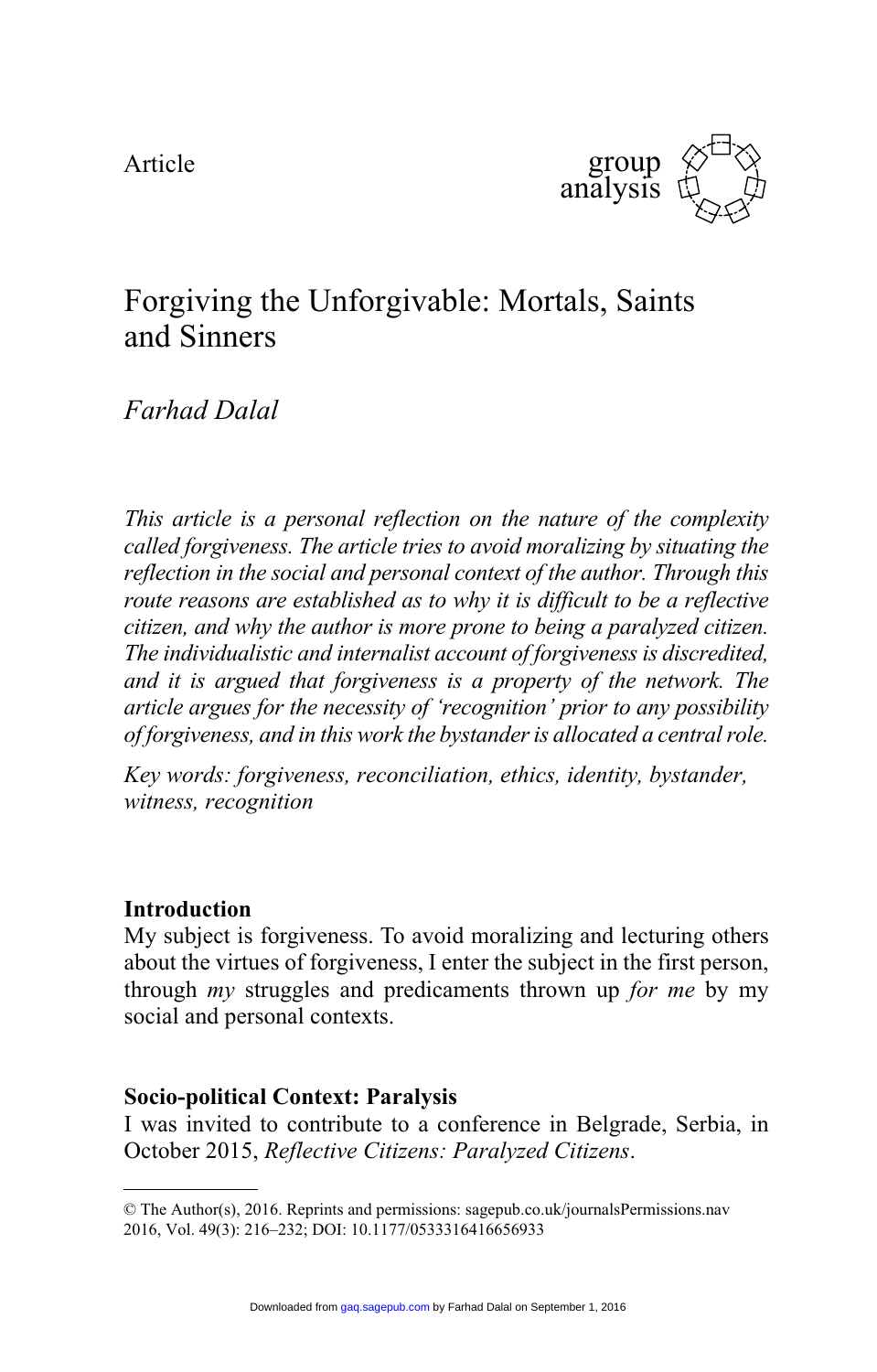Knowing something about the atrocities that took place against Bosnian Muslims during the last 30 to 40 years in Serbia's name, I prevaricated. But notice: I did not say atrocities committed 'by Serbia', but committed 'in Serbia's name'. The distinction is important as it helps me not to speak of Serbians in this lumpen way. To this way of thinking, all Serbians are sinners and all Bosnian Muslims are saints, or vice versa. But in trying to escape the danger of lumping all Serbians in one box, and all Bosnians in another, there is the opposite danger of erasing all differentials between the groupings under the banner of neutrality and moral equivalence, in which everyone is equally culpable.

Should I accept the invitation? My feelings were complex and similar to those I experienced when I was last invited to speak in Israel. On the one hand there was the prospect of *genuine* mutual warmth, friendship and rich exchange with friends and colleagues. On the other hand I was filled with doubts. In going, would I be tacitly condoning Israel's treatment of Palestinians? If I did not go, would I be taking a superior judgmental position in relation to my colleagues and friends—holding *them* to blame for the treatment of Palestinians?

So even as I started to think about writing this talk, I found myself immediately caught in the predicament of the conference's theme: 'Reflective Citizens: Paralyzed Citizens'. Even as I tried to begin to *reflect* I found myself *paralyzed* by doubt and anxiety.

What right did I have anyway, to condone, condemn or even comment on the how people live in countries far away from my comfortable life in the 'west' of England? What do I know of the realities of day-to-day life in Serbia, Israel or even India (where I was born and visit regularly)? For that matter, what do I really know of the day-today reality of the homeless man living on the streets of my picturesque rural town in Devon?

For this reason, I start with my own day-to-day ethical predicaments. My first question is this: what has the ordinary citizen to do with actions taken by the political leaders of the countries they live in?

In my case, mostly I feel that these decisions have little to do with me. I am alienated from the decision making process; often I am ignorant and apathetic regarding the larger political sphere, because I am absorbed by the every-day preoccupations of my little life.

I could equally have framed the question differently: what sense of *responsibility* do I have for actions taken by *my* country, by *my* people?

This is more difficult to answer, because I do not have a sense of *identification* with either of the candidates for the role of *my* country,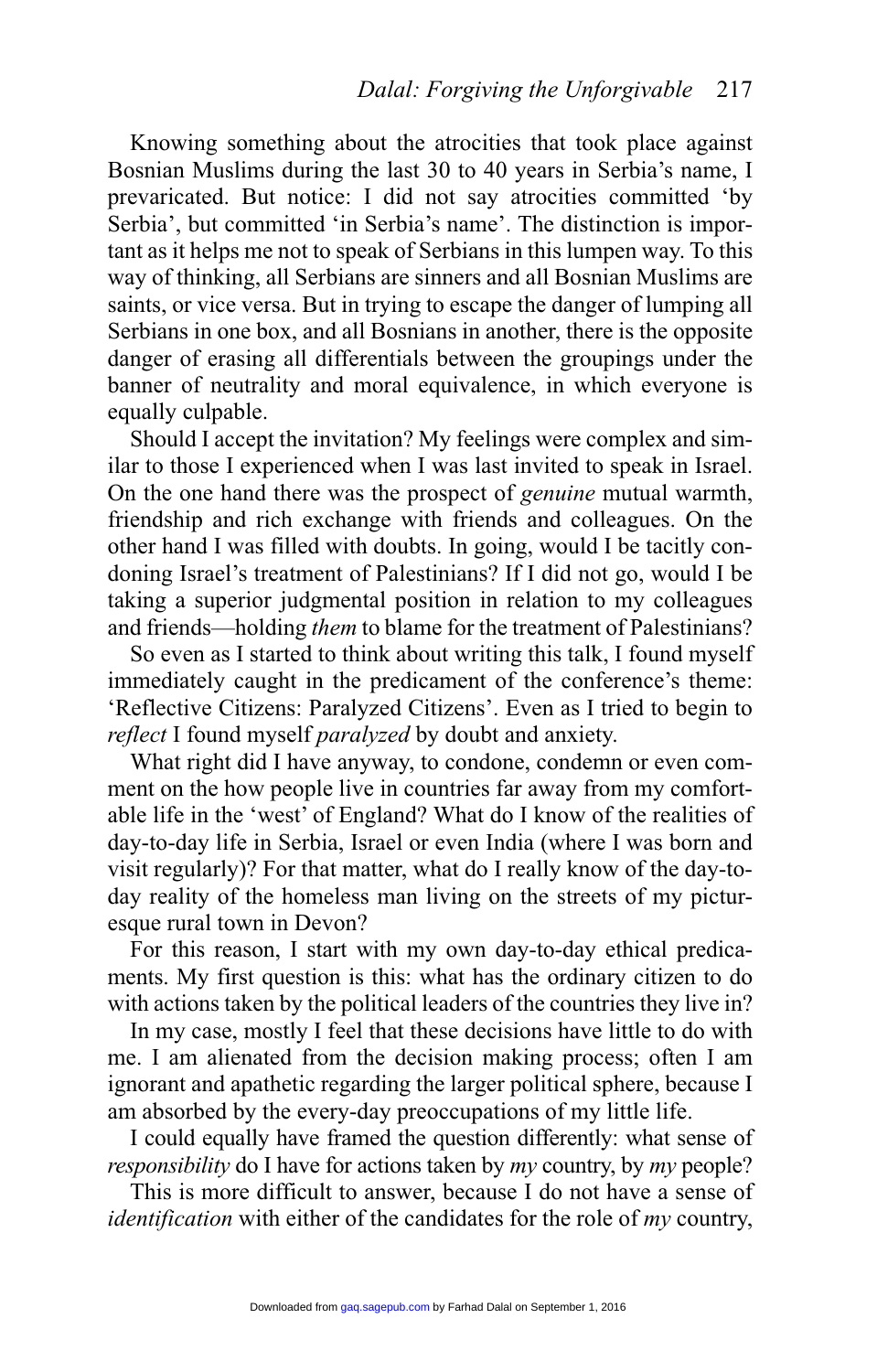Britain and India. I do not have nationalistic feelings; and when I meet those who declare a love for their country, I feel nervous around them. The same is true of those who announce themselves as fervent believers of some kind, or as members of a favoured racialized ethnicity. And when I meet those who embody a combination of all three, I feel very nervous indeed.

I was born in India, and so *I am* Indian. I have lived in the UK since I was 12, and so *I am* British. I find a sense of home and belonging in both contexts, even whilst I am not fully identified with either of them.

But I cannot escape so easily. Despite myself I feel implicated when I hear that the Government of India is persecuting groups like Greenpeace. Greenpeace is challenging the Government's decision to allow multinationals to mine for coal in regions that will result in the destruction of communities and habitats. Greenpeace employees find themselves branded as 'anti-nationals' and arrested on spurious charges (Subramanian, 2015). When I read this, *I felt ashamed*.

But why do I feel shame, given that I am not a citizen of India? Somehow, I feel associated with these actions being perpetrated by 'my people'. But they (the Government) are by no means 'my people'. BJP, the political party currently in power is right wing and ethno-centric. The Prime Minister, Narinda Modi, has a case running against him for having allowed the murder of 1000 Muslims during rioting in 2002. Senior police officers that have testified against Modi are being intimidated by false allegations (AFP, 2015). Yet, despite the BJP not being 'my people', I nevertheless feel ashamed by association because of being Indian. I feel ashamed because at some level, I have an attachment to India, and in this sense it is indeed *my* country.

But even if I were a voting citizen of India, what would I be doing? In all likelihood very little that is different from what I am doing now: making disapproving noises. And even if I had the inclination to do something, I would be very unlikely to have the courage *to do* anything, knowing about the vindictive actions initiated by the state against those who have dared to speak out against it.

Similar things also take place in the UK. The UK government wants to allow fracking—multinationals drilling for gas deposits under our towns and nature reserves. The people living in these places are against it. Parliament has passed a law that makes it more difficult for citizens and local authorities to resist this government policy. (Vaughan, 2015). In 2014 the Conservative government passed a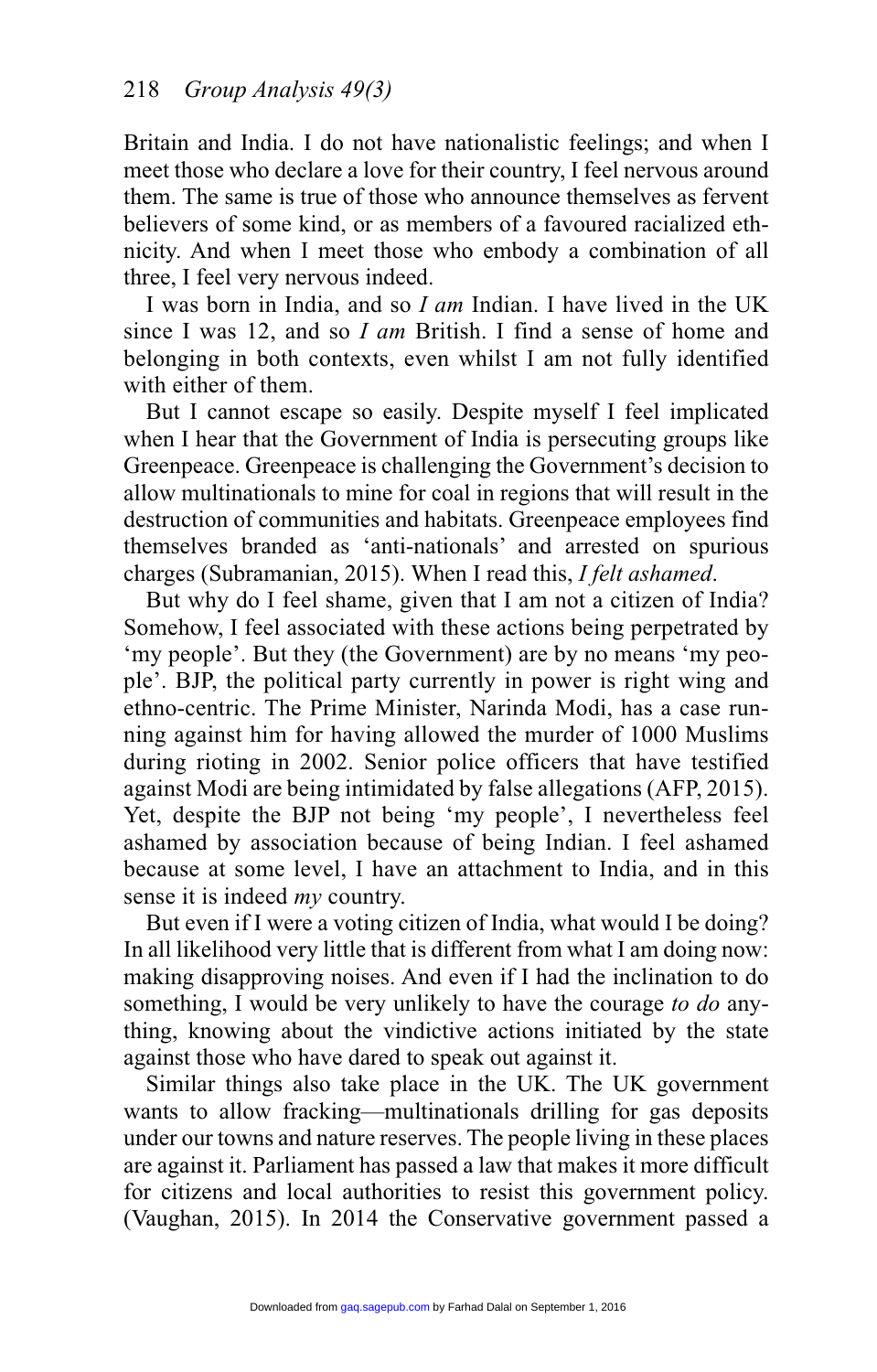'gagging law', which made it illegal for charities to criticize Government policy (Hayes, 2014). In 2012 John Buttress, a senior police officer in the Manchester Police Force exposed malpractice within the police force. This triggered a series of investigations *against him*, by *his* police force's counter-corruption unit. The law courts found him innocent of all charges. But an internal police inquiry found a way of sacking him anyway (Pidd, 2015).

Although I am outraged at the blatancy of the anti-democratic activities of both governments, I do little apart from voice the odd expletive as I read *The Daily Grumble*. In many countries like Saudi Arabia, even to make this empty gesture would be to put one's life in danger, as the authorities would consider it treason.

Clearly the UK is not such a country. I am free to say that I loathe the Conservative party for its attacks on the poor, for dismantling and selling off our social health, education and care systems to the elites; I say this fully confident that I will not be beheaded for saying so. Even so, increasingly in the UK, the authorities and institutions generally are putting in place procedures designed to control communication and silence dissenting voices. Codes of Conduct in both statutory and for-profit organizations in Britain make it a disciplinary offence for employees to say anything in public against the organization, particularly in instances when the intention is to expose unethical activity within the organization.

#### **The Enlightenment**

These conventions and norms are rolling back the freedoms that were hard won by the Enlightenment. Kant decreed that it was each individual's ethical duty to think for themselves rather than meekly comply with the pronouncements of the kings and priests. In contemporary life, the bureaucrat has replaced priest and prince to insist that we comply with their injunctions else be condemned of wrongdoing. Compliance or its lack is equated with moral right and wrong.

In this way the bureaucrat has perverted Enlightenment rationalism. Reason is being championed by mindless rule following in the same insane perverted way that the Inquisition championed the Christian value of love with hate, fear and death (Dalal, 2015). Paralysis and apathy is one way of surviving in these tyrannical contexts.

This then is something of my socio-political context, which describes some of the ways in which I feel alienated from larger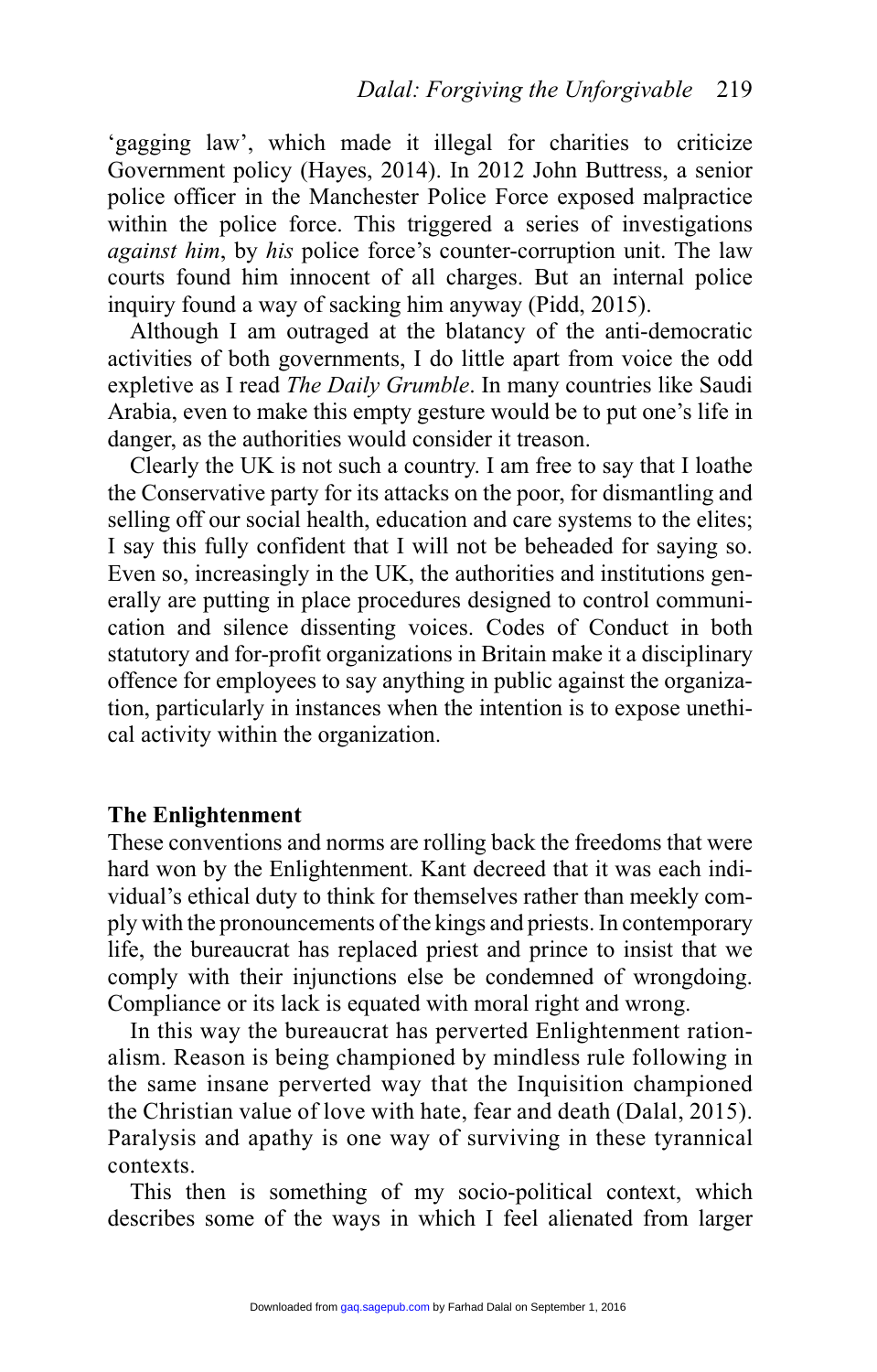political processes. My fears and anxieties push me into becoming a *paralyzed citizen* rather than a *reflective citizen*.

### **Networks of Forgiveness**

Very often forgiveness is alluded to in platitudes like 'forgive and forget'. But forgiveness is a work—a deep psychological and ethical work; and being a work, it is not as easily accomplished as these sorts of sanctimonious injunctions suggest.

This sort of injunction requires the work of forgiveness to be done by *the very ones who have had harm done to them*, and the persons who they are required to forgive *are the very ones who have harmed them*. This double burden does not seem very fair: *you* suffer an injury, and then *you* have to forgive the one who has caused the injury; and if you cannot manage to forgive, then it is because you are morally deficient in some way. This sort of understanding of forgiveness is individualistic as well as internalist. It is also moralistic.

Some commentators have reduced the moral and ethical complexity of forgiveness into a linear route map, moving from one stage to another to arrive at a state of forgiveness. In his Foulkes Lecture, Ivan Urlić (2004) mentions Smedes (1996) who proposes a four stage process (hurt, hate, heal, resolution), and Jean Monbourquette (1997) who has 12 steps. Urlić himself proposes his own version of a four stage process (becoming conscious of problem, developing deeper understanding of problem, working through, renouncing vengeance and making forgiving possible). Some of these formulations echo similar ones for the grief process, and in so doing are in danger of reinforcing not only the idea that the process is linear and individualistic, but also that the process can be managed and directed. It also makes it appear that as one moves to the next stage, the old one is jettisoned as the psychological work required of it has been accomplished.

But if one's understanding of human life is relational and interpersonal, then others in the interactional field will be implicated in the activity of forgiveness. Even here, at this very early stage of the exploration, there is the shadowy hint that the work of forgiveness is a property of the network—a very Foulkesian intuition. Further, I will try to show that one never quite arrives into a state of forgiveness, rather one struggles to sustain the on-going *activity of forgiving*.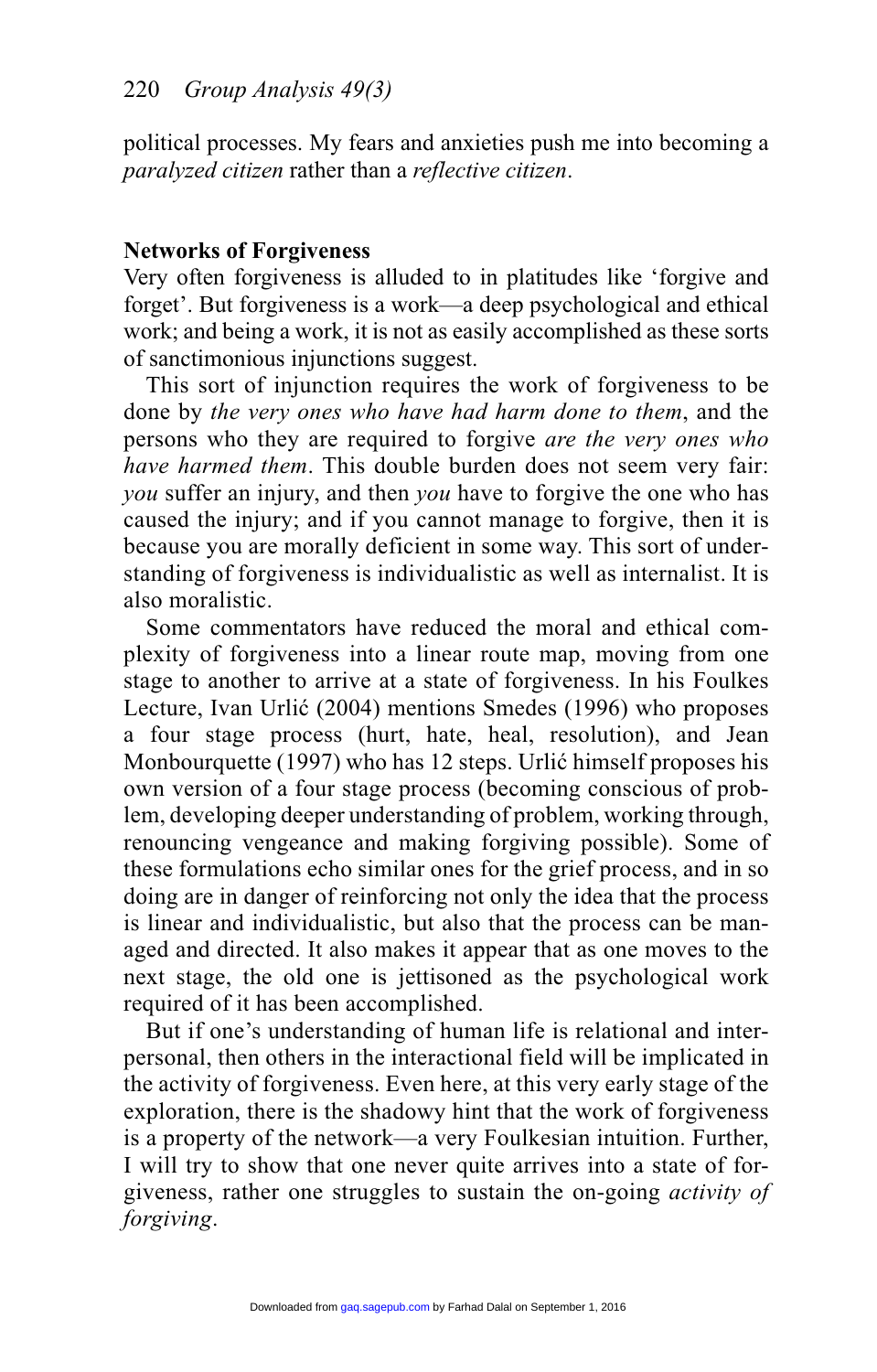#### **Personal Context: Inadequacies**

Here is a story to introduce the moral complexity called forgiveness.

Although in no way could my childhood be described as traumatic or abusive, for many years I nevertheless harboured resentments towards both my parents for the slights and hurts I experienced during my childhood. Of course this was not all I received from them, but this is what was foremost in my mind, in that state of mind.

Then one day (I must have been in my 40s), in the midst of some conversation, my mother made some passing allusion to the fact that she had been punitive towards me when I was a child. Her tone was remorseful.

In that moment my resentments towards her suddenly and surprisingly melted away. In saying whatever she said, my mother was not saying 'sorry', nor was she asking me for forgiveness. And yet, it brought about a powerful unexpected shift in me.

So if she was not saying sorry, and she was not looking for forgiveness, then what was occurring? I think her regretful tone served as some tacit form of recognition, which acted as a balm that dissolved my resentments, leaving something in me that was akin to forgiveness. I say 'akin to forgiveness' because I am not sure it was forgiveness per se, it was more a sense of something dropping away, of a tension easing.

What becomes clear through this little story, is that although the feeling of something akin to forgiveness was evoked in me, the 'victim', the work to allow the possibility of forgiveness arising in me was done by the 'perpetrator', my mother.

If the state of forgiveness is in some way a state of grace, then I was the undeserving recipient of this gift. Undeserving, because I myself had made no efforts myself to get there, it just happened to me.

The situation in regards to *my* father is different. He seems unable to engage in any such reflective process. Even whilst he uses his patriarchal power to intimidate those weaker than him, he experiences himself as the one hard done by. In this situation, there is no easy solution for me. I remain stuck with my sense of having being wronged, stuck with my grievances and resentments. With no gesture forthcoming from my father, it would seem then that it is up to me to find a way to move on and free myself from the coils of hurt and resentment.

I am now confronted by my inadequacies. Without some form of recognition from him, I find that I am unable to generate in myself a sense of forgiveness and move on. Perhaps it is only saints who have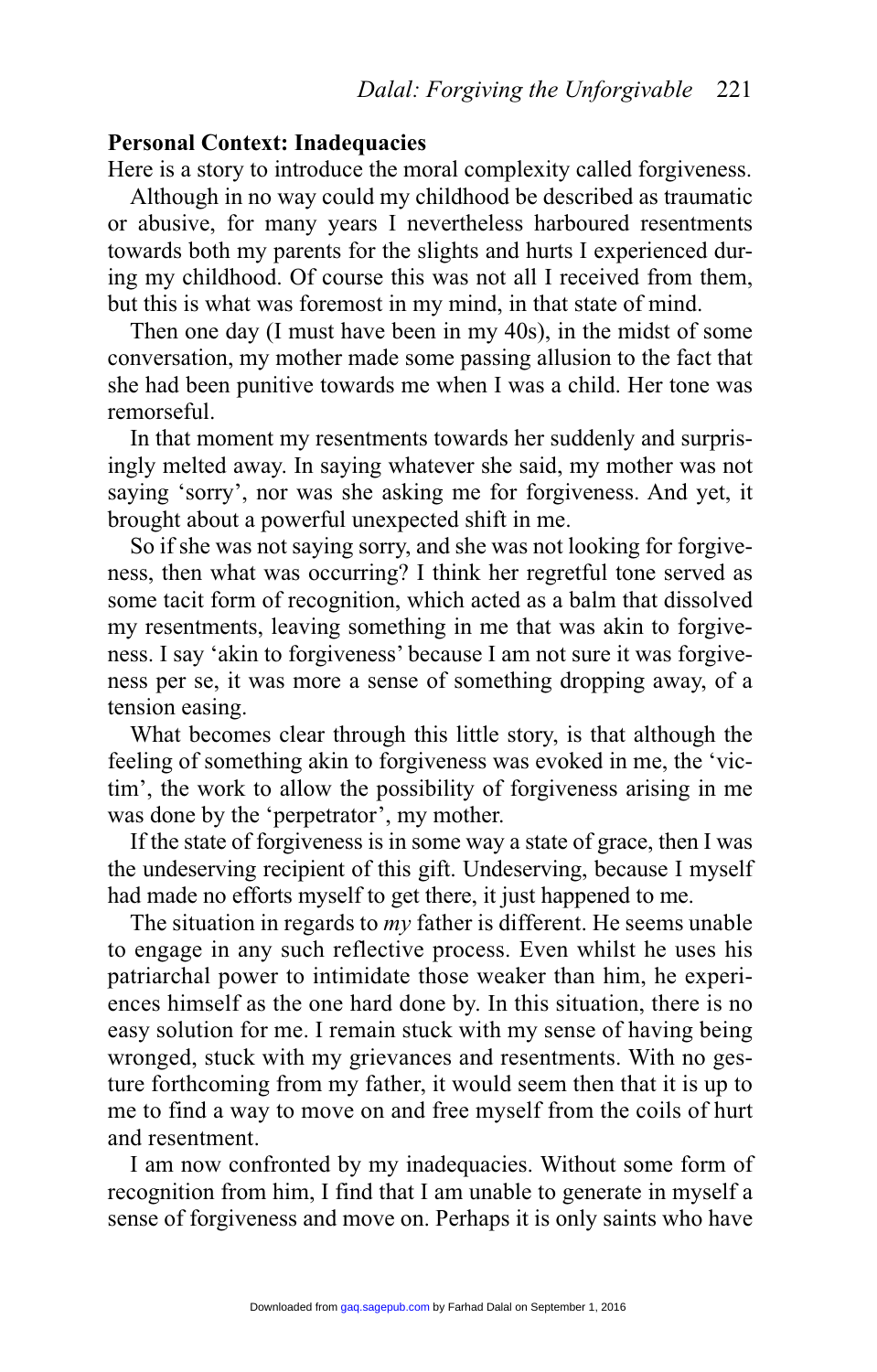the capacity to forgive in such circumstances when there is nothing forthcoming from the perpetrator; perhaps this capacity is beyond what mere mortals like me are capable of.

Jesus had this capacity—to forgive even whilst suffering the horror being inflicted on him by his torturers. Extraordinarily, in this moment Jesus said: 'Forgive them Father, for they know not what they do'.

I have no such saintly capacity within me. I, a mortal, seem incapable of forgiving without some recognition that I have been hurt and wronged; it seems that in order to move on I need the help of other mortals. If the one who *has been done-to* is incapable, if the one who *has done* is incapable, then the only hope left is with the third party, the bystander.

In my story, the bystanders are my siblings, other family members and friends. The attitude of some bystanders might be a baffled bewilderment, saying that they were not aware of what was going on; they cannot understand my *re-action* because they did not notice the *action*. Their attitude can be one of impatience with me: I should just get over it and stop bleating. That was then in the past and this is now. I should let go and just move on.

In the face of such negating responses, I feel despondent and profoundly alone; it evokes in me a kind of despair that is akin to something we might call depression.

In contrast, when a bystander recognizes and affirms my reality in some way, I experience relief and something eases within me. In part, this happens because I no longer feel alone with the injury. I feel relief because my experiential reality is finally affirmed; *it is recognized*. In this moment, the bystander is no longer bystander, but transformed into witness.

Curiously, despite nothing having changed in my father, the effect of the witness nevertheless shifts something in me in relation to him; curiously, in some mysterious way it enables me to 'let go' to some degree. Much of the healing effects of psychotherapy must arise exactly in this way, with therapy serving as witness to unacknowledged experience. This is a very different ethos from the one that thinks of the psychotherapy as treating a psychological disorder. Therapy as witness is the moral work of healing; therapy as treatment, is the pseudo-scientific work of curing. More and more I am inclined to think of therapy as healing rather than treatment.

In the rest of the article I will stay with the bystander—because in the main that is what we all mostly are. Many have written on the bystander, for example the social psychologist Ervin Staub (1999),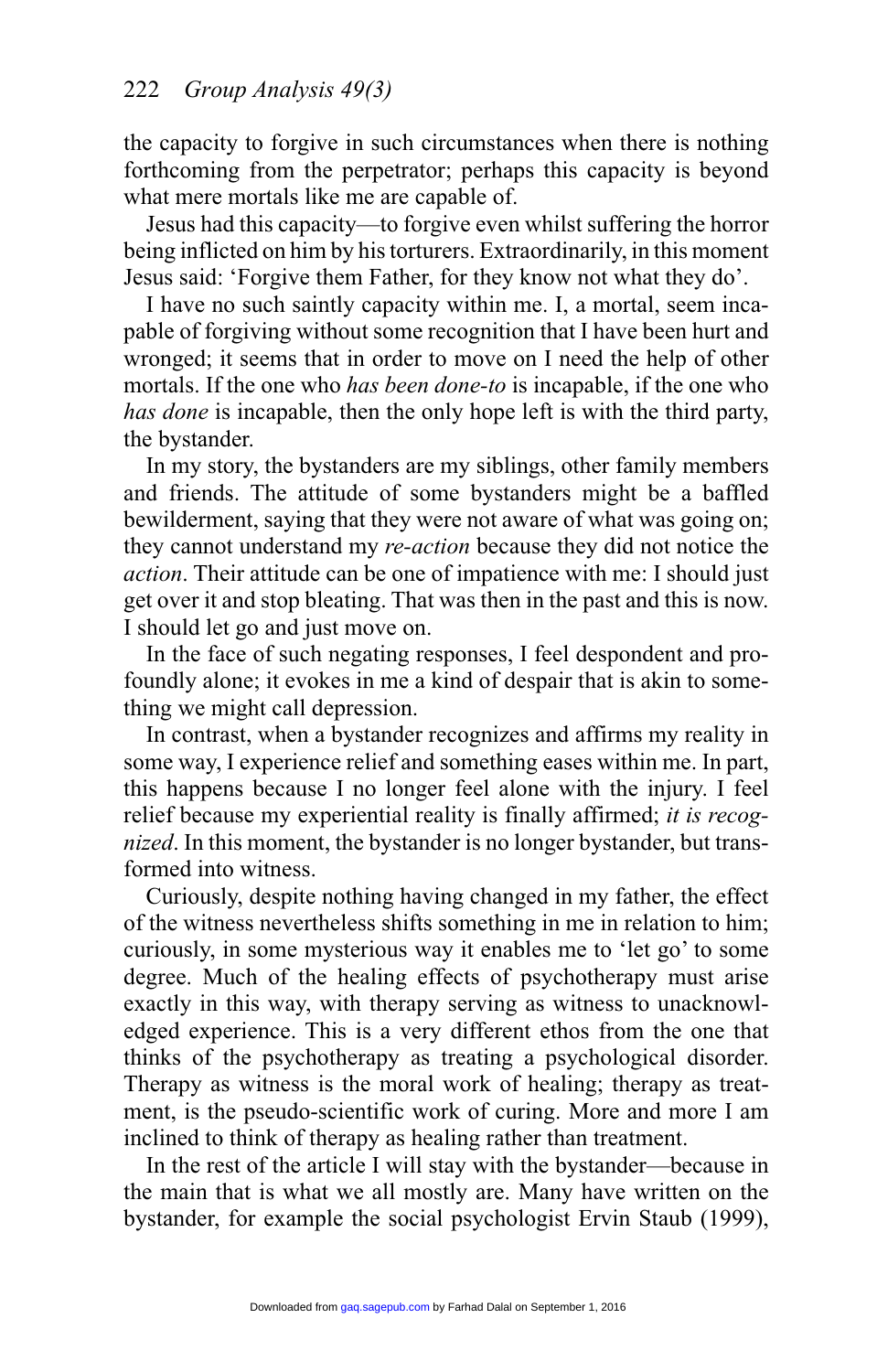Urlić, Berger and Berman (2010), the transactional Petruska Clarkson (1993), and of course it is a major preoccupation of moral philosophy generally. However, I will not be drawing on them here, in part because my intention here is to work something out through reflecting on specific personal experiences.

### **The Bystander**

Assume that the reality is as described by the victim rather than the self-serving denials of the perpetrator. I want to ask—in what sorts of circumstances is the bystander likely to side with the denials and revisionist histories of the perpetrator, and why?

The perpetrator's denial is driven perhaps by shame, perhaps by cynical self-preservation (no crime, therefore no punishment necessary). But why does the bystander take this stance—an alleged neutrality masquerading as objectivity, which actually sides with the oppressor (Vulliamy, 2013)?

Out of the many possible reasons, here are two. One is self-serving, the other has to do with an intense form of identification that will not allow for differentiation; fear and paralysis are integral to both.

# **Self-serving motivation**

Self-serving motivation allows one to feel innocent even whilst one is benefiting from the actions of the perpetrators. Institutional racism, sexism and the like, work in exactly this kind of way. The individuals (say men) who prosper by virtue of the way that 'the system' is structured, are 'innocent'; they are not 'bad'; it is just that they encounter fewer structural obstacles on their progression up the hierarchy.

If the cake is divided between fewer people, then each will get more. If I am one of the lucky few, then it is in my interest not to notice the reasons as to why I end up with more than you. The situation here is not one of paralysis, but deliberate, convenient blindness, a blindness underpinned by guilt. Guilt because I saw, I gained, I did nothing.

Bystanders can also use a notion of objectivity to rationalize nonaction 'everyone has done something bad, so everyone is equally to blame'. But as Vulliamy (2013) and others have pointed out, neutrality is not the same as objectivity. Staying neutral in the face of wrongdoing, requires a distortion of objectivity. In this way unethical non-involvement is disguised and presented as virtuous neutrality. These then, are versions of the self-serving motivation.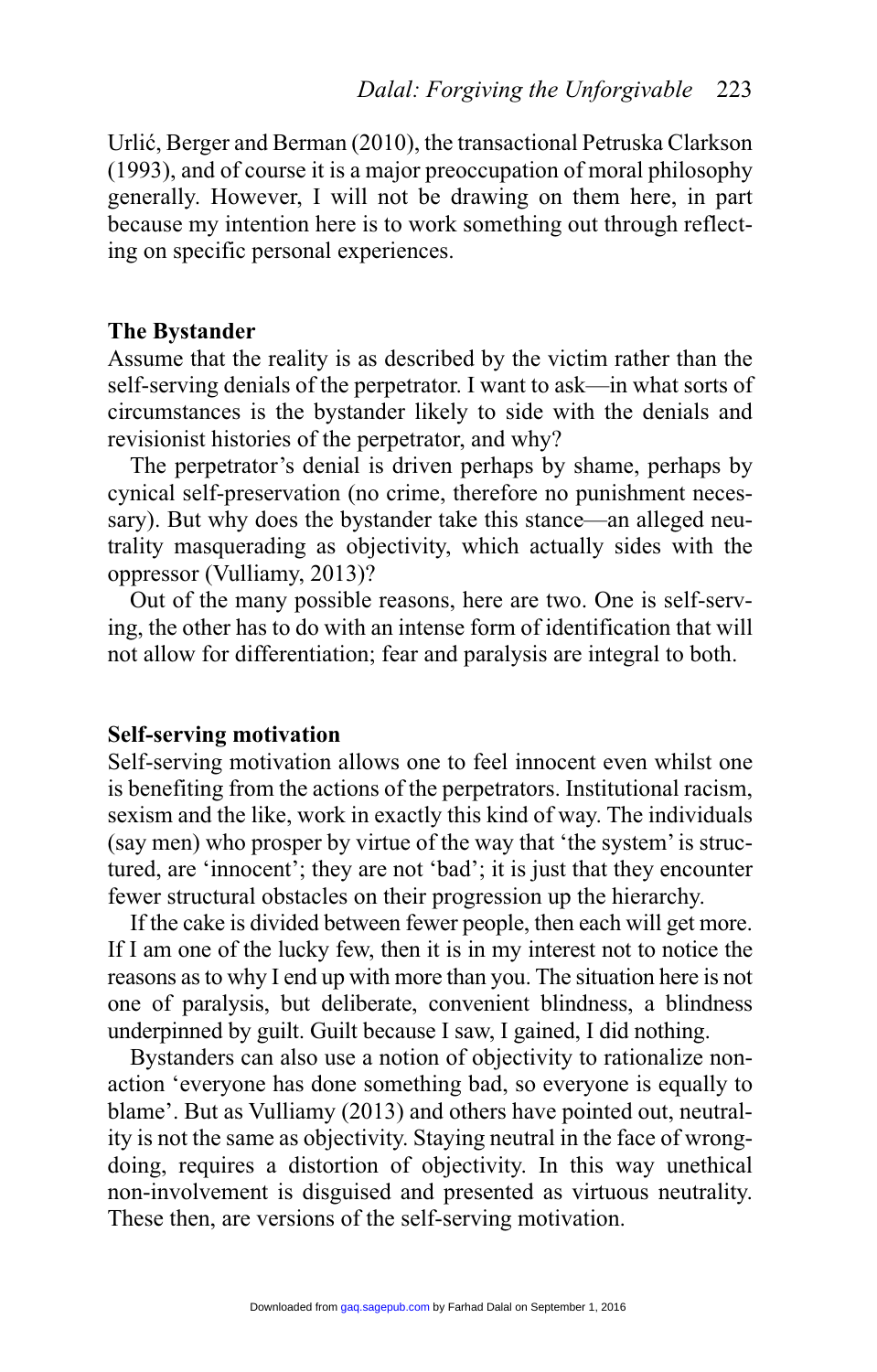### **Motivation through (over-)Identification**

When a group feels beleaguered and under attack for whatever reason, the result often is that the internal differentiations within the group disappear as they are forced to come together to face a common enemy. In this sort of situation where one's very existence is precarious, it becomes difficult if not impossible to expose the differing attitudes within the group to the outside world; because to do so, is to give more ammunition to the enemy. Personal survival becomes intimately linked to group survival. In such circumstances the situation is highly polarized: if you are not with us, then you are against us.

The same dynamic is found in (say) racism. In the situation where black people are vilified and marginalized, the differences between the values of Seventh Day Adventists and bankers matter little. Because the critical category through which they are all maltreated is 'black', it becomes the category that they all end up defending and protecting.

Peculiarly, in this sort of situation in which one is forced into claiming a category not necessarily of one's natural choosing, there develops nonetheless an attachment to that category. For example, the religion that I was born into is Zoroastrianism. Whilst this is meaningful to me culturally, it is not meaningful as a 'faith'. However, if it turned out that the country I lived in decided to target Zoroastrians, then my relation to that category would shift from it being at the margins of my sense of self, to it becoming my primary and perhaps my entire identity.

Norbert Elias (1994) tells us that this was the case for many Jews in Germany in the early part of the 20th-Century, and is also true for many Muslims in Bosnia, who used to identify first as Yugoslavian, then Bosnian, and then (sometimes) Muslim (Vulliamy, 2013).

The point I want to make is that in this sort of situation in which one feels *pressed* into a grouping and *oppressed* by virtue of belonging to that grouping, then it becomes difficult to speak against others in that grouping. This dynamic is not only true of the persecuted, but for different reasons it is also true for the persecutors. When faced with the disapproval and disapprobrium of the international community for what *some* of the persecutor grouping have done, *all those* identified that grouping end up feeling vilified and persecuted. In this context the possibility of naming the wrong doing becomes more difficult, for two reasons. First, because to point the finger at the wrong doers amongst the 'us', is to point the finger at one of your own,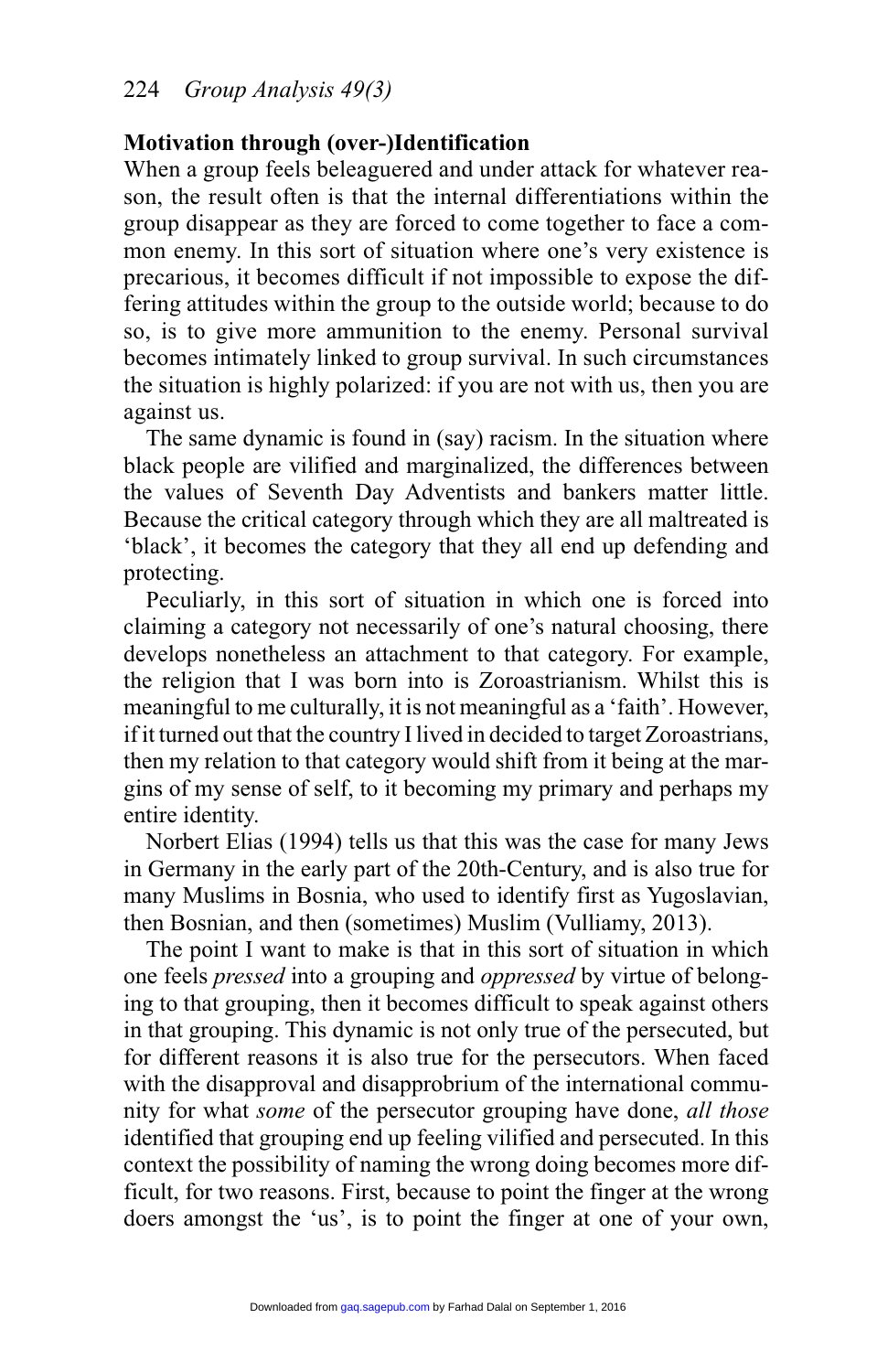which is taken to be betrayal (recall the Indian government calling those challenging it, as anti-nationals). Second, as a consequence of the accusation and vilification being levelled at *all of us*, the guilt for the wrong doing of some of 'us' comes to be attached to all of us (Matte-Blanco, 1988; Elias, 2009).

Although the dynamic of *blind solidarity* looks the same in both the persecuting and persecuted groupings, there is a crucial difference between them. For the persecuted grouping, blind solidarity is a matter of survival, *of life*. They have to hold together, to try not to be annihilated.

Meanwhile, the blind solidarity of the persecutor grouping is not in the service of life, but death, their own death, the death of their humanity.

I am deliberately using *grouping* rather than *group*, in order to hold open a space for the possibility that not everyone located in the persecuting grouping act as persecutors, and not everyone in the persecuted grouping is innocent. Not every Israeli, not every Jew (Pappe, 2007) holds to the Zionist belief that there has never existed a 'Palestinian People', thus enacting yet another Final Solution. Not every bearded Muslim in the UK wants to go and martyr themselves fighting for ISIS.

Many persons of this kind, located in (*but not belonging to*) a persecuting grouping, although personally innocent, might nevertheless find themselves silenced by some version of blind solidarity. This is even the case for those who were not bystanders, but took part in protest at the wrong doings that took place in their name. For example, hundreds of thousands of Serbians took to the streets in Belgrade night after night, in protest against one of their 'own people'— Milosevic and his cronies. The group analysts who took to the streets of Belgrade, had to tussle with the additional complication that numbered amongst 'my people', was a member of the Group Analytic Society, Radovan Karadžić. At his trial for war crimes in Srebrenica and Sarajevo, Karadžić said: 'I am a literary man, a group analyst and a psychiatrist' (Blair, 2012).

But the protestors, despite having protested, can nevertheless find themselves in the grip of blind solidarity, because the outside world lumps the Serbian protestors in with the very Serbian war mongers that they have been protesting against (all Serbians are sinners). Thus it might come to feel *even to them*, the protestors, that to acknowledge one of 'us' of wrong doing, is to implicate oneself through association. The intricacies of this dynamic, are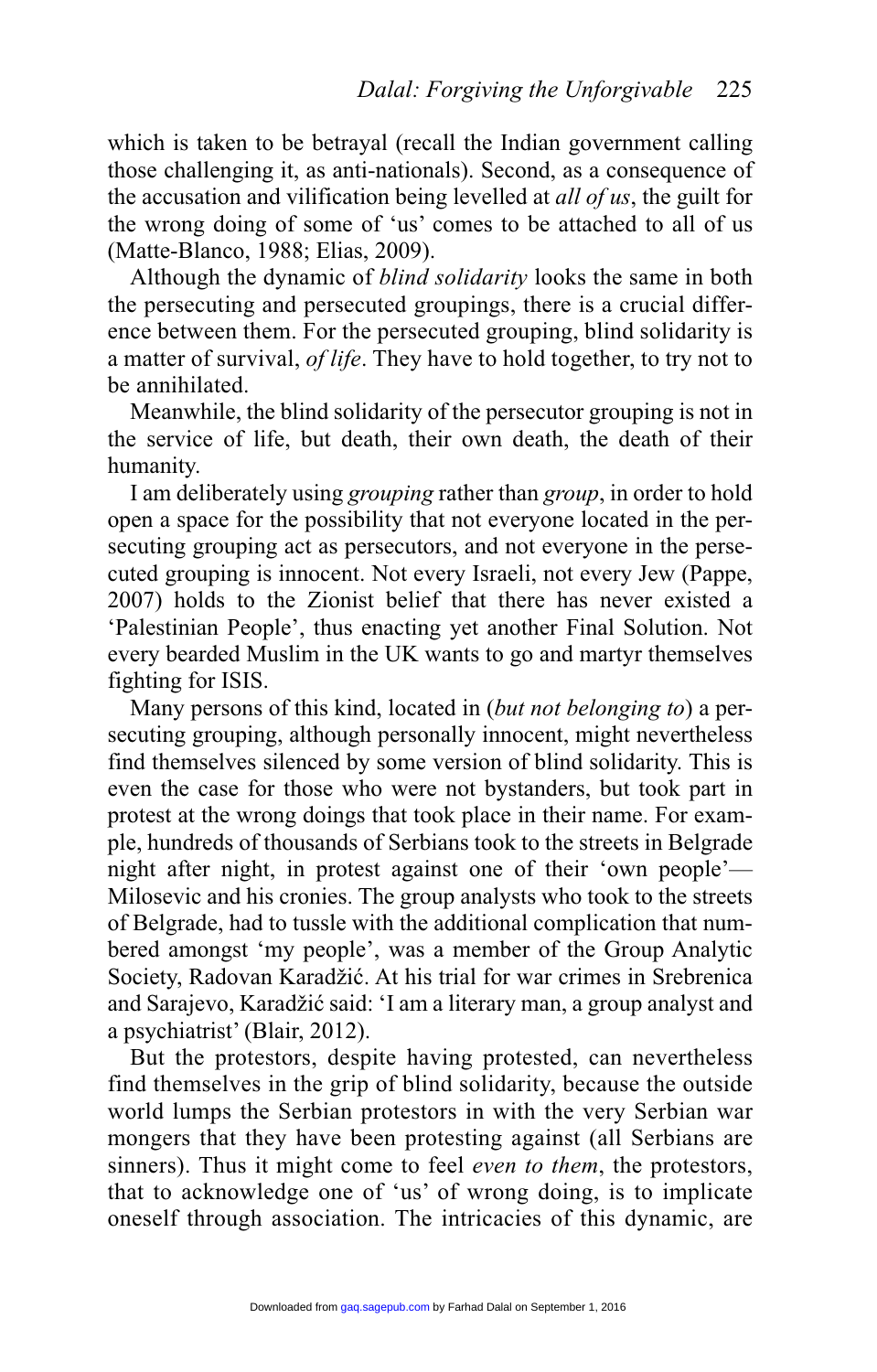unclear to me. Somewhere in there, there must be some mix of guilt and shame that serves to paralyze.

As one Serbian colleague powerfully said: 'When my government perpetrates a horror *in my name*, then I too am made a victim'. It is very understandable then, that for some of the Belgradians who protested against Milosevic, they would be most in touch with a feeling of injustice, shock and injury that it is *they* (who were not guilty of any wrongdoing and who protested against the wrongdoers) who were being bombed by NATO forces. In this sense they are victims, and are bemused when no witness to their injury is forthcoming. When NATO is experienced as bully and foe, then other differences amongst Serbians would perhaps disappear in a form of blind solidarity. A blind solidarity so powerful, that some might be unable to stand as witness to the horrors perpetrated on Bosnian Muslims, not by them, yet, in their name.

Difficult as it is, what little hope there is in this sort of situation lies with bystanders, particularly bystanders within the persecuting group*ing*. They have the possibility of bearing witness to the carnage, and in that process not only salvage their own sense of human dignity from the mix of shame and guilt, but also potentially free others to do the same.

In this way some process of forgiveness might be precipitated. But is it forgiveness that is called for in all situations?

#### **The Unforgivable?**

Jesus said 'Forgive them Father for they do not know what they do'. But the horrors of genocides everywhere, are horrors all the more precisely because they *do know* exactly what they are doing—deliberately humiliating and raping women, callously torturing and murdering innocents. Are such deeds forgivable? Indeed would it be ethical to forgive in situations where not only *did they know*, they took *malicious pleasure* in inflicting these horrors? Should one forgive Pinochet? It does not seem right to forgive monsters for their monstrous deeds when they show no hint of remorse.

Imagine an unimaginable horror: a paedophile violating and killing your child. Would forgiveness be reasonable in such a circumstance, even if the paedophile were remorseful? To engage in any form of normal exchange with such a person, to sit at a table and talk, would surely feel like a deep betrayal of the child. What I am more likely to feel is the opposite of forgiveness—the wish for revenge.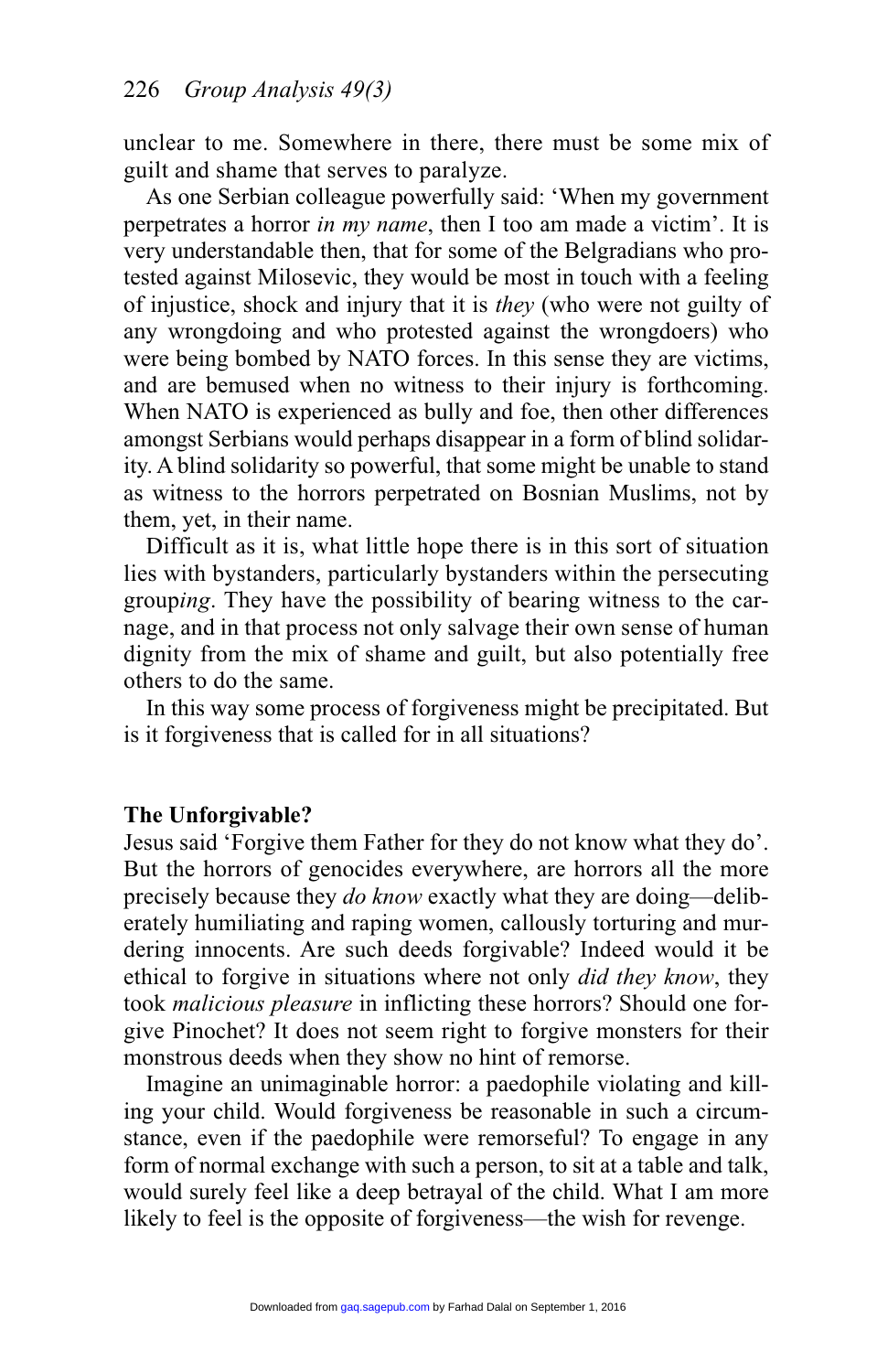What lies between the two, between forgiveness and vengeance? In this sort of situation to become reconciled can in itself be thought to be betrayal. All I might eventually be able to manage is a kind of resigned accommodation to the horror and 'reconciled' to living with it every day; I cannot imagine myself ever 'getting over it', and nor should I. This is *my limit* as a mortal; no doubt there are other mortals who are much bigger persons than me.

To be mortal is to accept the finitude of existence, to accept my finitude; not only to know that there is a limit to my life, but also to know that there are limits to what I am capable of. I come to think that in the mortal realm, not only is the propensity to forgive limited, *it should be limited*. I have a sense that in this mortal realm, to forgive the unforgivable would in itself be a sin.

I start to get a glimpse of the spiritual depths and the magnitude of generosity required for forgiveness. The capacity to forgive the unforgivable is perhaps only possible for saints because unlike finite mortals, they exist in the realm of the infinite. Forgiveness has nothing to do with rational calculation. Forgiveness has little to do with fiscal compensation for injuries caused. Compensations are just that, compensations; a way of making do.

In the mortal realm, wrongs can never be righted, the dead can never be brought back to life, hurts can never be undone, humpty dumpty can never be put back together again. What can the idea of justice mean in these circumstances? The closest we sometimes might come to having an experience of justice is through punishment, which is a form of inflicting pain on the perpetrator. *In this sense punishment is always vengeance*. In some circumstances, *I know* that I would have a sense of malicious satisfaction knowing that the perpetrator is being made to suffer in some way. But this sort of satisfaction, this vengeance, is also a form of compensation, as it does not and cannot make up for the wrong. In the mortal realm, this is perhaps all I can have.

The critical significance of acts of acknowledgement and recognition become clearer and clearer, as do the limitations of what these gestures might achieve. Acknowledgement and recognition help heal the wound. Without acknowledgement the wound continues to fester. If no acknowledgement is forthcoming from the perpetrator, then that burden, that duty, falls on the bystander. And to some degree, we, and I include myself in this 'we', we are all bystanders who fear to speak and transform ourselves from bystanders to witnesses.

Psychotherapy groups are powerful spaces for exactly this reason. The group process helps participants transform themselves from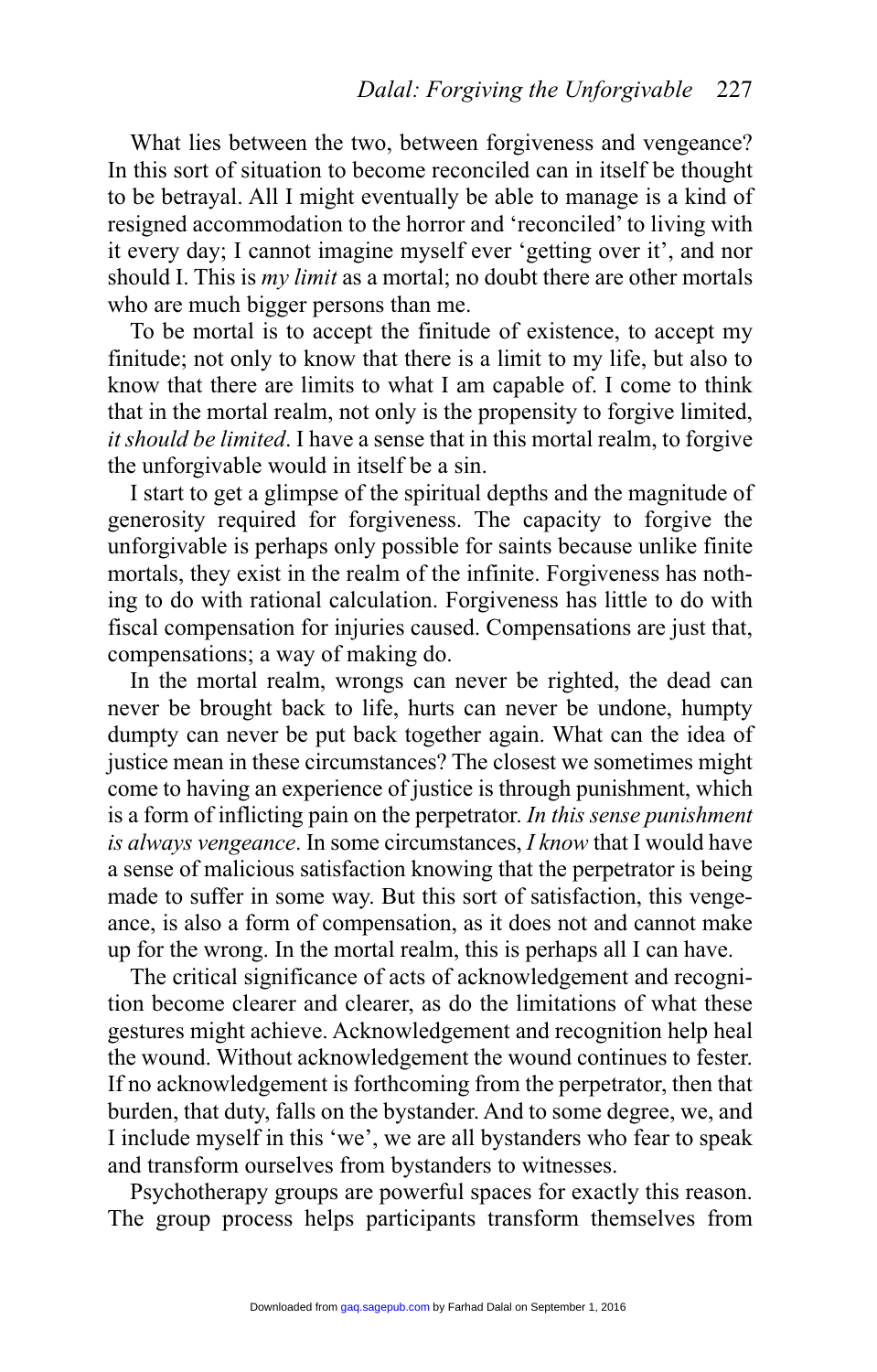bystanders to witnesses. From being passive bystanders in the group process, their own lives as well as those of others, into active participants in the group as well as life in general.

## **Remorse as Re-Humanization**

Remorse is integral to the act of recognition; without remorse, recognition is empty of meaning. In order to inflict horrors on another human being, one has to dehumanize them. But the one who inflicts the horror has to cut off from their own humanity, and in so doing they also dehumanize themselves.

If this is so, then perhaps Jesus is right when he says of his torturers that 'they know not what they do'. Because in order to do what they do, they have had to become something other than their human selves.

According to the philosopher Raimond Gaita, remorse is the feeling that arises in the moment that we are shocked awake by our bewildered realization that it is *persons* that we have been injuring (Gaita, 2008: 34). *Remorse is a process of re-humanization.* The perpetrator's remorse transforms the perpetrator's perception of the victim from 'thing' to 'human'. But the perpetrator's remorse also transforms the victim's perception of perpetrator from 'monster' to 'human'; because in showing remorse, the perpetrator reveals something of their humanity to themselves as well as the victim, and in so doing re-humanize themselves in the eyes of both.

Remorse is an expression of deep empathy. Now, no longer humanto-thing, nor monster-to-human, nor monster-to-thing, but human-tohuman, some form of reconciliation is more possible.

# **Nations: Remorseful Gestures of the First and Second Kind**

Individuals express remorse. But countries and institutions also try to express remorse, which they do in one of two ways. One way is to make formal apologies for past actions in historical time. For example whilst in Canada the Pope apologized on behalf of the Catholic Church for the 'spiritual, cultural, emotional, physical and sexual abuse' suffered by the indigenous people of Canada at the hands of Church leaders. During the same visit the Pope intended to make the 18th-Century Catholic missionary Junipero Serra a Saint. On hearing about this intention, these self-same 'indigenous people' were outraged because 'Serra played a pivotal role in the enslavement, torture and other violent tactics perpetrated against native peoples through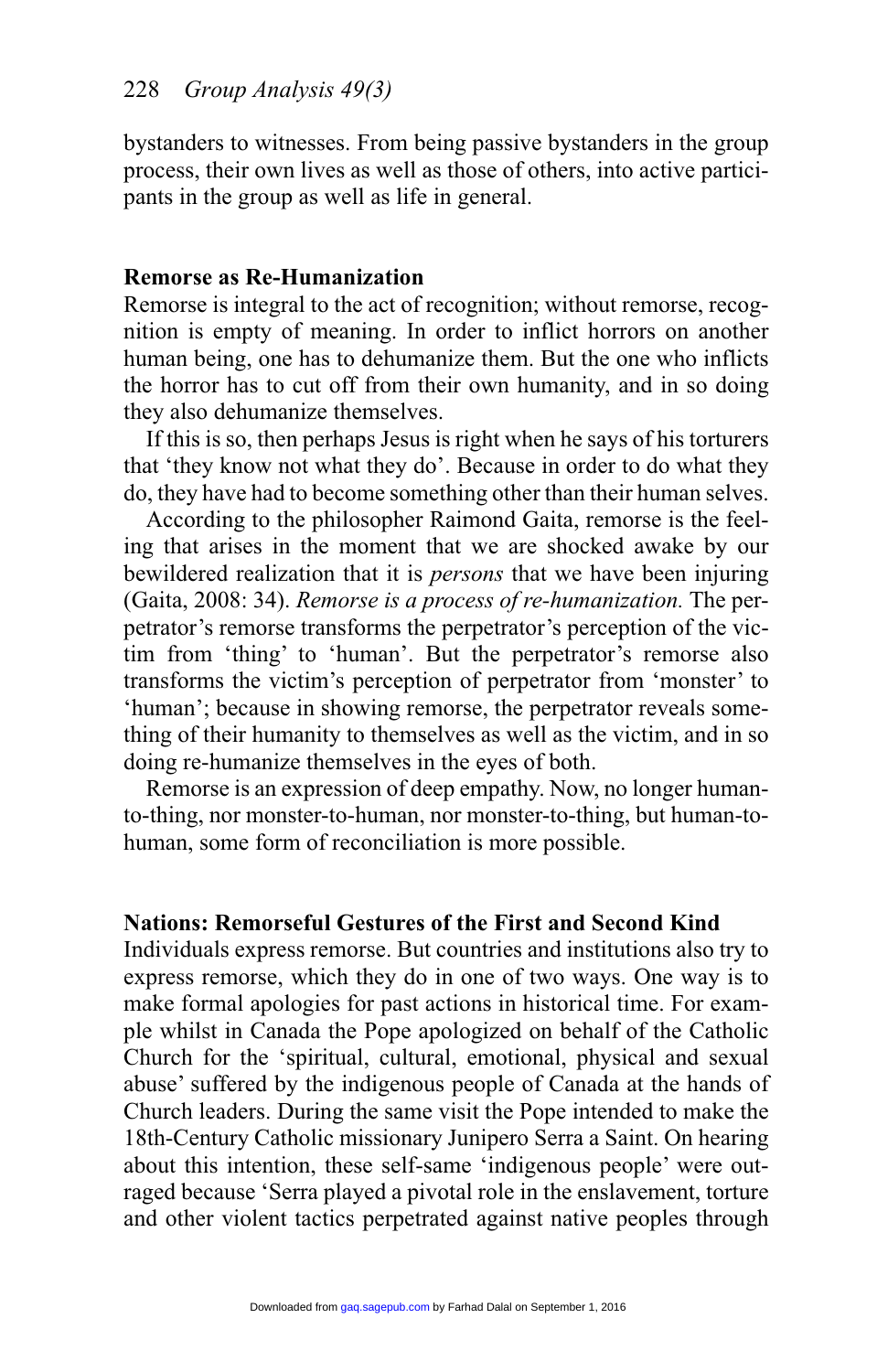the mission system' (Moore, 2015). The fact that the Pope went ahead and canonized Serra anyway shows that this kind of apology is mostly hollow and tokenistic.

On the other hand, the Australian Prime Minister's apology in 2008 to the Aboriginal Nation was experienced as heartfelt and moved many to tears (Burgess and Rennie, 2008). He apologized for the government's policy of forcefully removing Aboriginal children from their families, and placing them in 'white' settings in order to eradicate all 'native characteristics'; yet another attempt at a Final Solution.

The second way that some countries make gestures of remorse is by erecting monuments to shame. But mostly countries do the opposite of erecting monuments to shame, they erect monuments celebrating the triumphs of the nation, and memorials to their own hurts and injuries. Monuments of triumph say: 'Look at how powerful or clever or important we are'; meanwhile memorials of injury say: 'Look! Never forget—this is the hurt that has been done to us'. In the USA, the site where the Twin Towers stood being one such example and the Vietnam War Memorial in Washington mentioned by Volkan (1997) being another. In Belgrade, the buildings damaged by NATO bombs in 1999 still stand today as signifiers of the injuries suffered *by* Serbia.

Britain like most countries, is more prone to erecting monuments to its triumphs and memorials to its injuries. Last year to mark the Centenary of the First World War, two artists created a powerful memorial. They placed 900,000 ceramic poppies around the Tower of London, one for each British soldier killed. It is an appalling number. But it is a monument to 'our' dead, the British dead. If it were turned into a monument for the bigger 'us'—the allies, Indians, Australians and others—then number of poppies would increase to something like six million. And if it were truly a monument to the horrors of war for all the dead soldiers, friend and foe, then the poppies would number 10 million.

It is true that the memorial is a way of remembering those who died for us. But it is a memorial to 'our injury', *our* hurt, *our* wound. Absent, is any recognition of the injuries and hurts *we* inflicted on *them*. Our chosen trauma, trumps yours, every time (Volkan, 1997).

In discussions of genocide, the country that springs readily to most people's mind is Germany, and the Nazi project of trying to annihilate an entire people. But ironically, Germany stands out in the international community as the nation that has created a number of monuments not to its triumphs, but to its shame.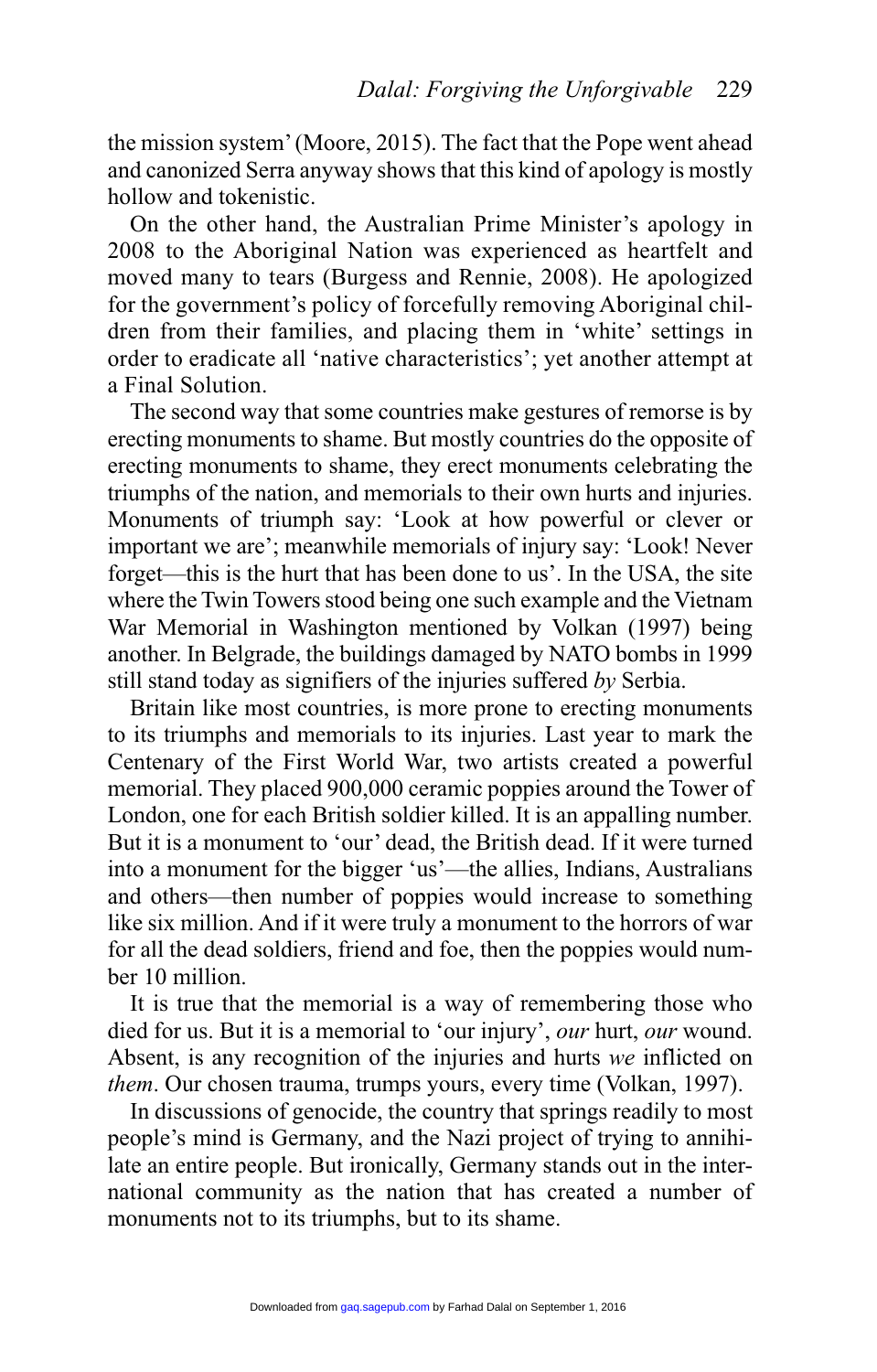This might of course have a lot to do with the fact that Germany was defeated in the war. Victors tend to erect monuments to their triumphs and their wounds. No doubt if the Nazis had won, there would be no Holocaust Museum in Berlin.

It seems to me that it takes moral courage *for victors* to erect monuments to shame, and mostly, this courage is found wanting. In sum, the kinds of monuments that get erected by a nation gives us some indication as to what the attitudes of its leaders are towards its actions and histories; mostly humility, remorse and acknowledgement are almost entirely absent.

# **Conclusions**

I do not have any conclusions as such, a way of tying things up neatly. I have no prescription or formula for how 'to do' forgiveness, or remorse. I have no three or seven stage route to forgiveness. All I can do is to gather up some of the topics and themes that this article has traversed.

I cautioned against racialized ideations in which we are all the same and good, and they are all the same and bad. I have also cautioned against a version of moral equivalence that confuses objectivity with neutrality; a confusion that paralyzes the bystander and prevents them becoming witness.

The cynical use of power by the elites to silence and terrorize its citizens makes it more likely that we become paralyzed citizens rather than reflective citizens. Attachments, identification and identity play a key role in how we interact with each other. Nevertheless I have also cautioned against becoming beguiled by the siren song of sentimental racialized nationalism, fed by bewitching songs of triumph and long lost glory days.

Most importantly, I have indicated that the work of forgiveness is not the work of a solitary individual, but an *emergent* property of the network in which the bystander plays a crucial role. The brutalized and bereaved need the recognition of others, of bystanders, for the injuries done to them; without that their wounds continue to fester. *We are these others*.

I have suggested that perhaps it is only saints who have the capacity to arrive into a state of forgiveness, whilst us mortals are faced with the on-going activity of forgiving—continually having to produce and sustain a sense of forgiveness, and managing this feat for only some of the time.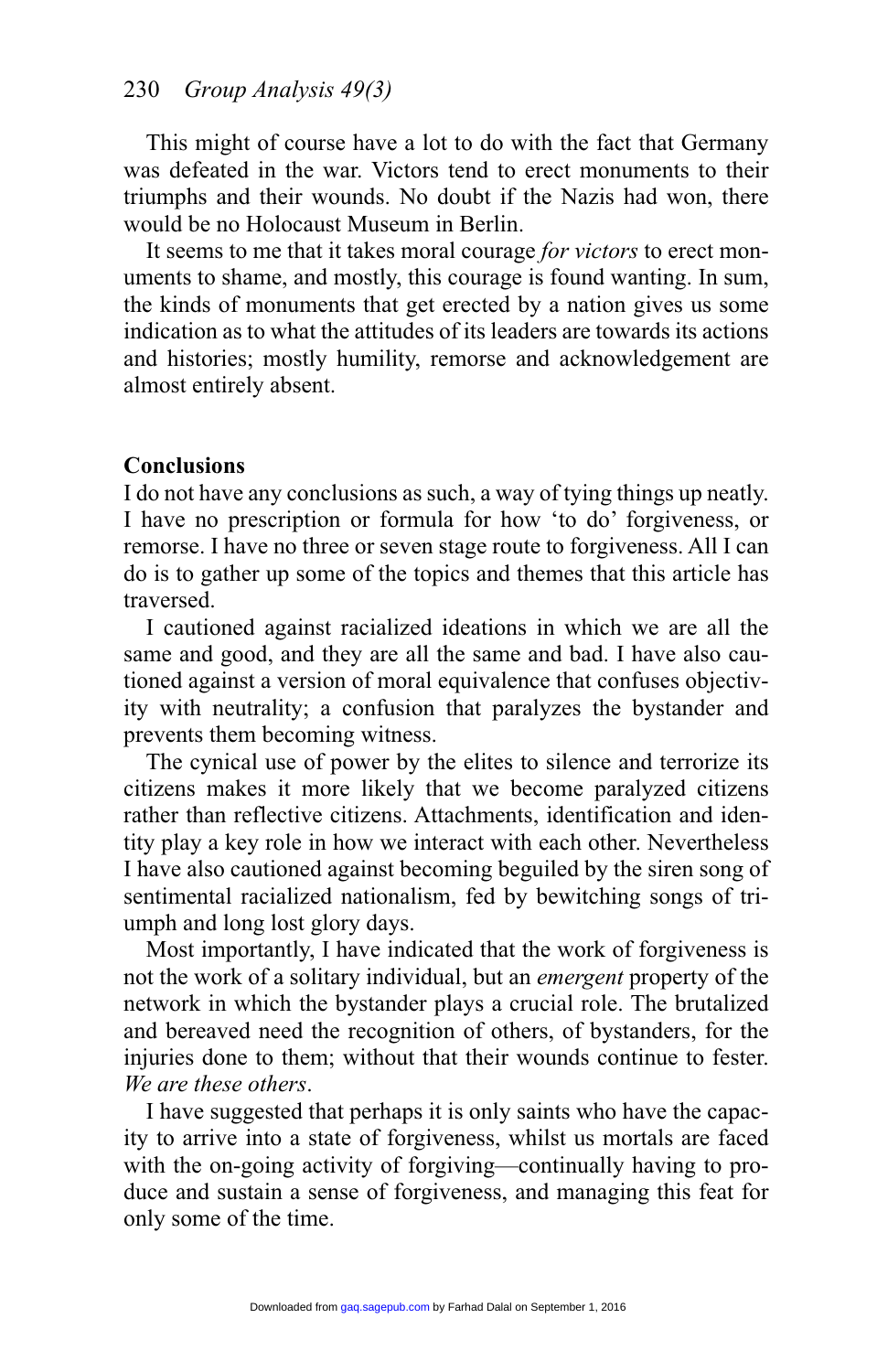I have tried not to tell you what to think, and why you should think it. I have tried to write in ways that might allow for resonances with your contexts, which are constituted by injuries received, as well as injuries inflicted. I have tried not to be moralistic by focussing on *my* inadequacies and struggles rather than pointing the finger at yours.

Saints are rare, sinners plenty; mostly, we are simply mortal.

#### **References**

- AFP (Agence France-Presse) (2015) 'India Sacks Police Officer who took on Modi', *The Guardian*, August 20.
- Blair, D. (2012) 'Radovan Karadzic hails his own "tolerant" nature and peace-making', *The Telegraph*, October 16.
- Burgess, M. and Rennie, R. (2008) 'Tears in Melbourne as PM delivers apology', *The Age*, February.
- Clarkson, P. (1993) 'Bystander Games', *Transactional Analysis Journal* 23(3): 158–72.
- Dalal, F. (2015) 'Group Analytic Training and the Social Context: Who is influencing Whom?', *Group Analysis* 48(3): 349–67.
- Elias, N. (1994) *Reflections on a Life*. London: Polity.
- Elias, N. (2009) *The Established and the Outsiders*. London: Sage.
- Gaita, R. (2008) *A Common Humanity; Thinking about Love, Truth and Justice*. Oxon and New York: Routledge.
- Hayes, B. (2014) 'The gagging bill looks designed to undermine trade unions', *The Guardian*, January 29.
- Moore, D. (2015) 'Pope's US Apology rings hollow for North American First Nations', *Daily Brew*, September 25.
- Matte-Blanco, I. (1988) *Thinking, Feeling and Being*. London: Routledge.
- Monbourquette, J.K. (1997) *Oko 3 ujutro*. Zagreb: Oprostiti.
- Pidd, H. (2015) 'Policeman who accused chiefs of bullying sacked over "mortgage"', *The Guardian*, September 21.
- Pappe, I. (2007) *The Ethnic Cleansing of Palestine*. London: Oneworld Publications.
- Smedes, L.B. (1996) *Forgive and Forget. Healing The Hurts We Don't Deserve*. San Francisco: Harper.
- Staub, E. (1999) 'The roots of evil: personality, social conditions, culture and basic human needs', *Personality and Social Psychology Review* 3: 179–92.
- Subramanian, S. (2015) 'India's War on Greenpeace', *The Guardian*, August 11.
- UPI (1997) 'Australia says no to "stolen" children', *United Press International*, May 29.
- Urlić, I. (2004) 'Trauma and Reparation, Mourning and Forgiveness: The Healing Potential of the Group', *Group Analysis* 37(4): 453–71.
- Urlić, I., Berger, M. and Berman, A. (2010) *Victimhood, Vengefulness and the Culture of Forgiveness*. New York: Nova Science Publishers.
- Vaughan, A. (2015) 'Government will step in if councils don't fast-track fracking applications', *The Guardian*, August, 13.
- Volkan, V. (1997) *Blood Lines: From Ethnic Pride to Ethnic Terrorism*. New York: Farrar, Straus and Giroux.
- Vulliamy, E. (2013) *The War is Dead, Long Live the War: Bosnia*—*The Reckoning*. London: Vintage Books